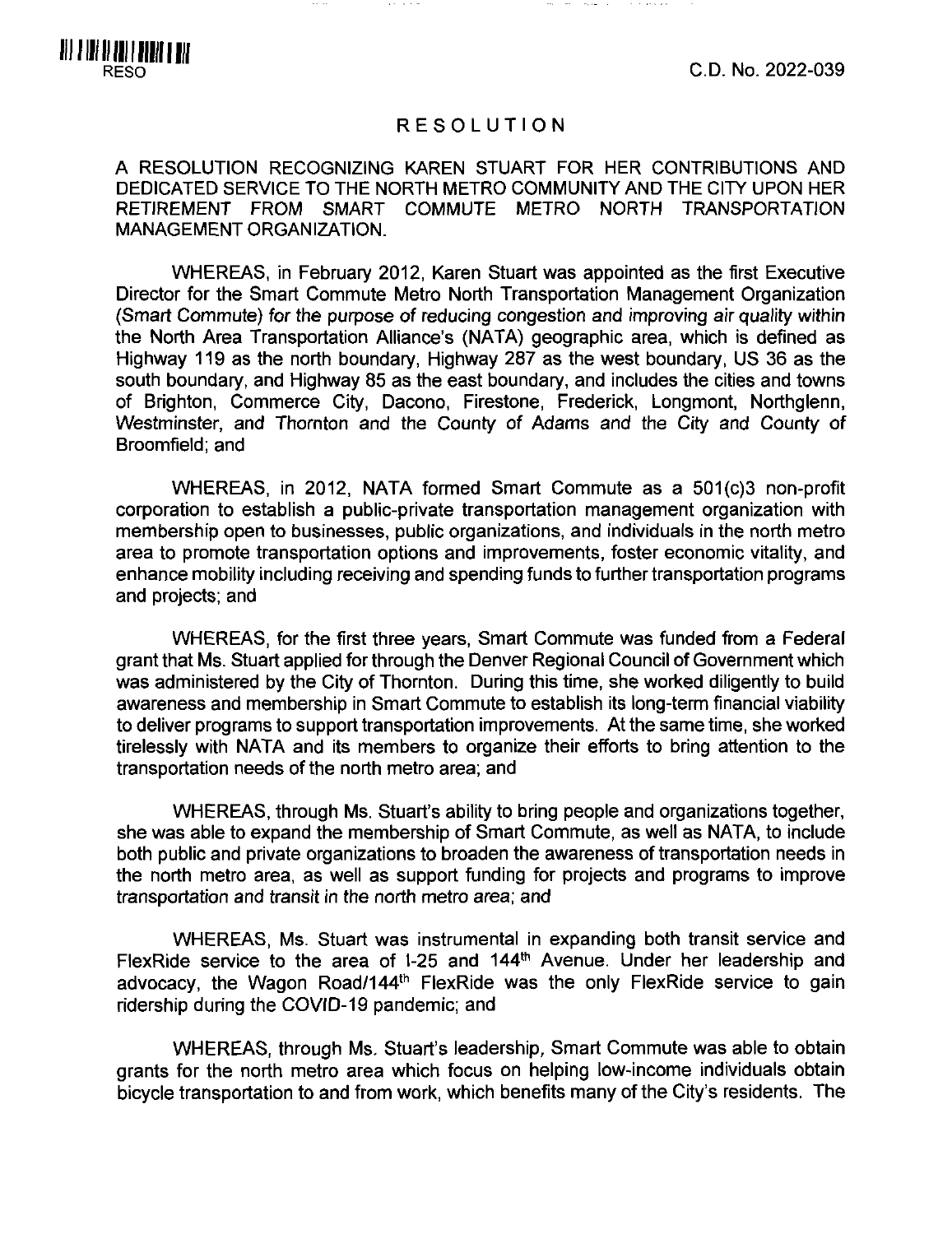electronic-bike (e-bike) program is a loan-to-own program where, after a certain period of time, the individual can own the e-bike; and

WHEREAS, Ms. Stuart conceived, found private funds, and convinced the Regional Transportation District (RTD) to have a one seat FlexRide trip for employees at Water World during the summer, making it possible for those without private transportation to have employment; and

WHEREAS, under Ms. Stuart's leadership, transportation programs and projects, transit projects, and telecommuting have become a reality, and

WHEREAS, Ms. Stuart's tireless work has resulted in a unified voice for transportation projects in the north metro area; and

WHEREAS, she has successfully worked with public and private employees, local. State, and Federal elected officials and the general public in advancing transportation; and

WHEREAS, since the time that Smart Commute was created, Ms. Stuart has worked hand-in-glove with NATA providing administrative staff and organizational skills; and

WHEREAS, under Ms. Stuart's leadership, NATA and Smart Commute have gained regional recognition.

NOW, THEREFORE, BE IT RESOLVED BY THE CITY COUNCIL OF THE CITY OF THORNTON, COLORADO, AS FOLLOWS:

That City Council wishes to recognize and express its appreciation to Karen Stuart for her many contributions and dedicated service to the north metro area community and the City of Thornton upon her retirement from Smart Commute Metro North.

PASSED AND ADOPTED at a regular meeting of the City Council of the City of Thornton, Colorado, on February 22. 2022.